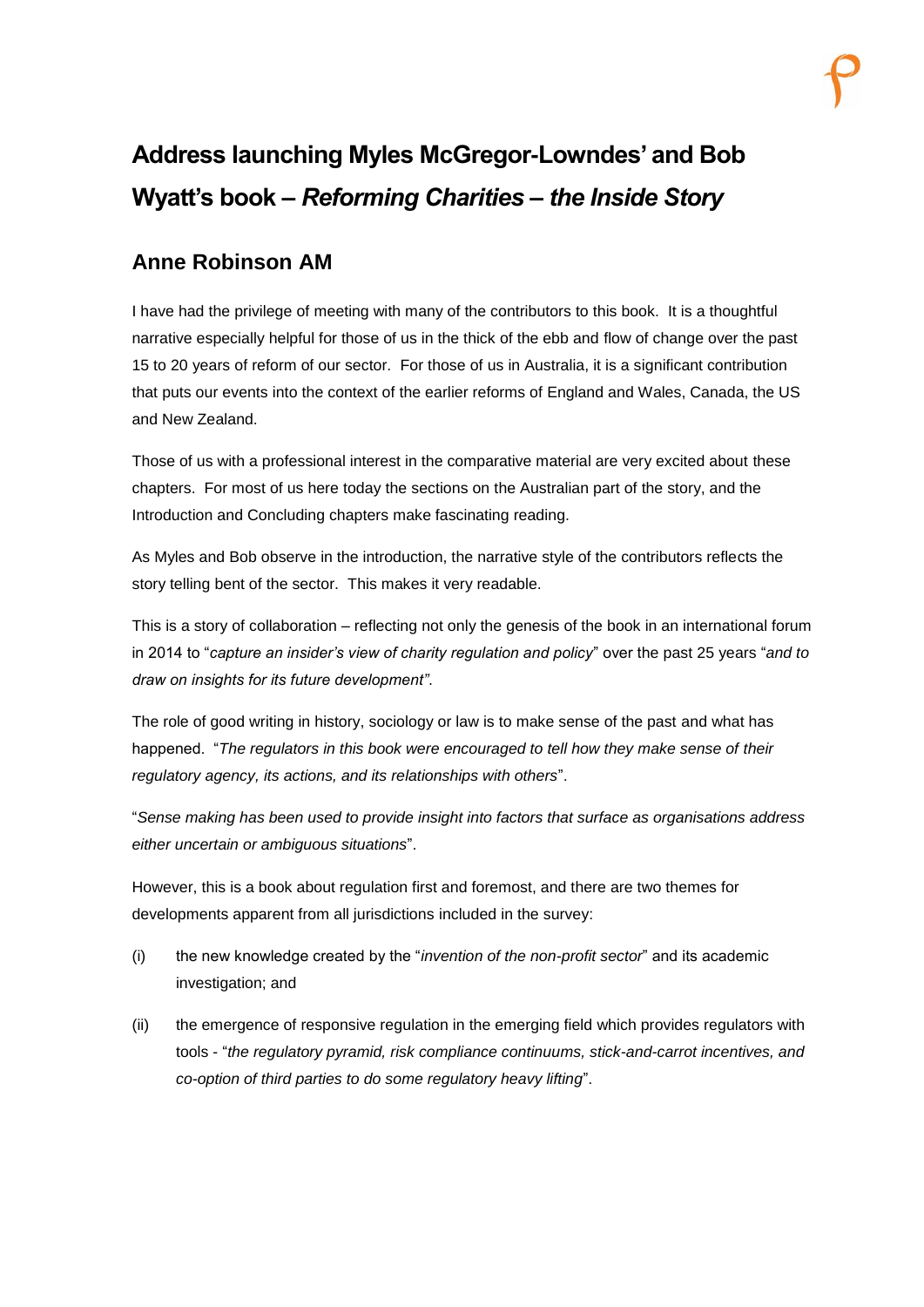There are no votes in charities or reform (or aid for that matter). So it takes heroes prepared to use their political capital to achieve good outcomes to achieve change, heroes because they tend to pay a price.

Ursula Stephens is one such hero. As McGregor-Lowndes and Wyatt describe her: "*Strong advocate for the charity sector, assisting to put charity reform on the Labor Party platform and negotiating the National Compact between the Australian Government and the charity sector*".

Ursula was Parliamentary Secretary to the Prime Minister for Social Inclusion and Special Advisor to the Assistant Treasurer on the establishment of the ACNC. Her narrative of the "*complex web of intra-government committees with sector champions, sector consultation forums, and arduous national forums with State and Federal Governments*" will be of real interest to those onlookers interested in the process of legislative and regulatory reform, as well as a reminder perhaps to those involved of just what a long, arduous, and in the end, impressive piece of work it was.

Ursula Stephens' chapter gives us a valuable insight into the political back story which had its origins well before this, but 2001 and the Charities Definition Enquiry was my first active foray into the reform space.

Then in 2003 came the Charities Bill - an opening salvo in the controversial advocacy debate - against the backdrop of academic elaboration of the influence of public choice theory.

Next, the Bill was referred to the Board of Taxation Consultation to determine whether a public benefit test should be introduced including a requirement of a dominant purpose of "*altruism*" as recommended by the CDI Report.

The heavily criticised Charities Bill was withdrawn prior to the 2004 election.

2004 saw the National Roundtable of Non-Profit Organisations chaired by Robert Fitzgerald.

Then the 2007 Election - and Labor introduced its Social Inclusion Policy Statement as part of its election platform.

One of the first actions of the new Rudd Labor Government was to abolish the so-called 'gagging clauses' - preventing charities receiving Federal Government funding for programmes from criticising it. Soon followed by The Australian 2020 Summit - The "Stronger Families, Communities and Social Inclusion" stream in which I had the privilege of participating (defying the obvious criticism that it was a PR exercise) actively debated the need for a charity regulator to reduce the burden of red tape and the provision of an independent voice to government. This lead to the 2008 Compact between Governments and the sector.

But there were some missing parts: a credible voice of the sector (not the Government appointed NRNO) and data.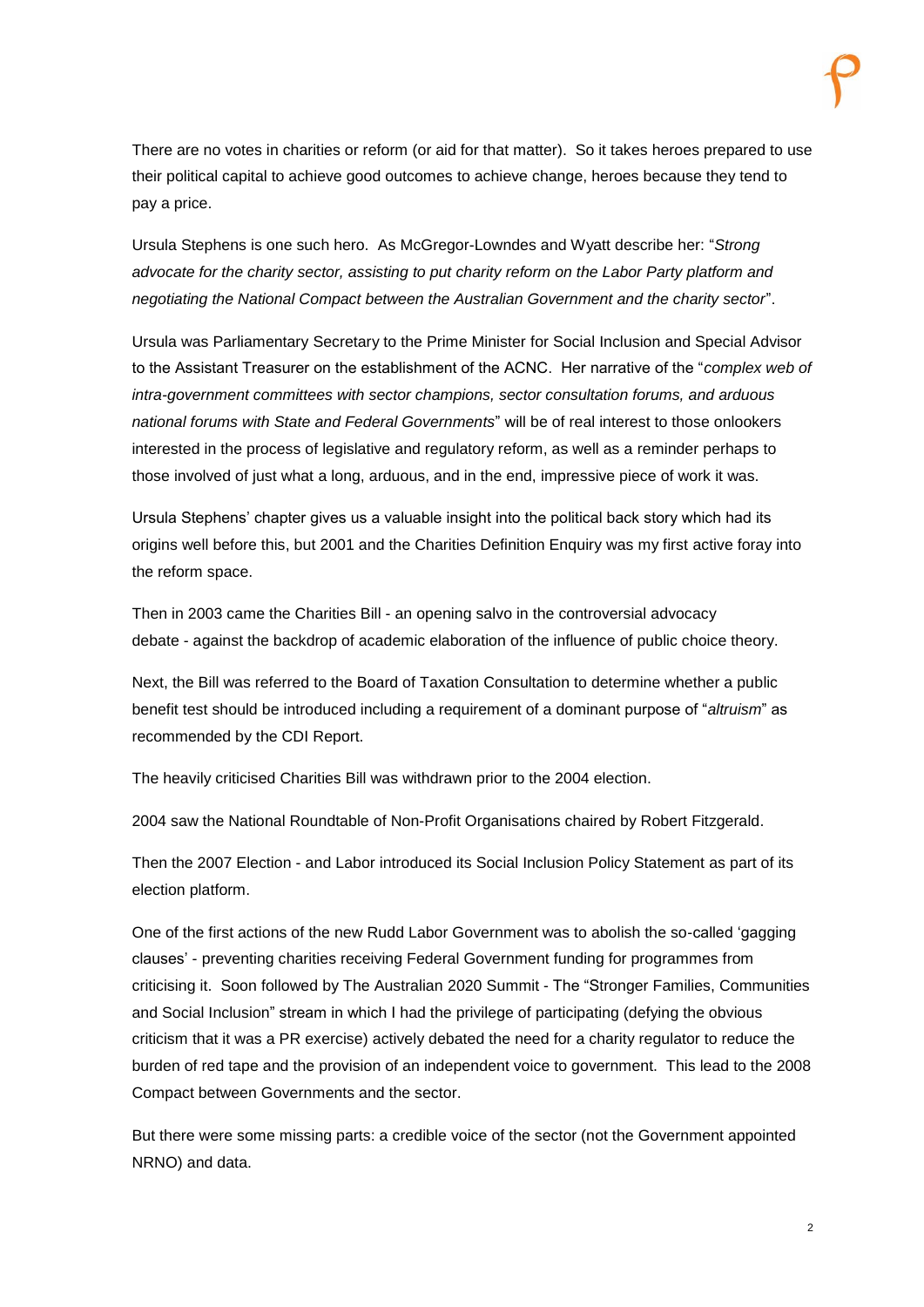The Community Council for Australia was established in 2011 in a deliberate attempt to broaden a cross-silo representation of the sector to Government. This is not about power, but having a coherent voice to Government where it is warranted or needed.

In 2009 the Productivity Commission was instructed to undertake a research study which lead to the Productivity Commission Report in 2010 "*on the contributions of the NFP Sector with a focus on improving the measurement of its contributions and on removing obstacles to maximising its contributions to society*".

The 2010 election and the return of a minority Labor Government made it harder to progress the reform, but 2010 also saw the Henry Tax Review completed.

As the process inched forward, it is important to note the role of political players in addition to Senator Stephens. As she acknowledges, the reforms would not have been achieved without the commitment and understanding of David Bradbury (Parliamentary Secretary to the Treasurer) and his most inquisitive and diligent staffer, Krystian Seibert.

At this time the NFP Reform Council was set up (chaired by Linda Lavarch). There was a lot of consultation but also criticism of the lack of outcomes - probably unfair given the size and complexity of the job in the contested space.

July 2011 saw a Treasury Scoping Study for a regulator, and in December we had the Exposure Draft for the ACNC Bill.

This Bill took 12 months to be passed - as Ursula describes, the result of complex political negotiations made more complex by the introduction without notice or consultation of concurrent Bills:

"*In Australia*" – redefining the requirements in ITAA 1997 in divisions 50 and 30 for what it means for charities to be 'in Australia'; and

"*Better targeting*" that is, the proposal to introduce an unrelated business income tax (UBIT) – both Treasury favourites in response to the High Court's decision in Word Investments.

However, the ACNC finally became law on 3 December 2012.

In the meantime, the NFP Tax Concession Working Group had been working away on proposals for a revenue neutral package of reforms, and then reported in 2012.

The Charities Bill introduced a Statutory Definition of Charity and was passed into law June 2013.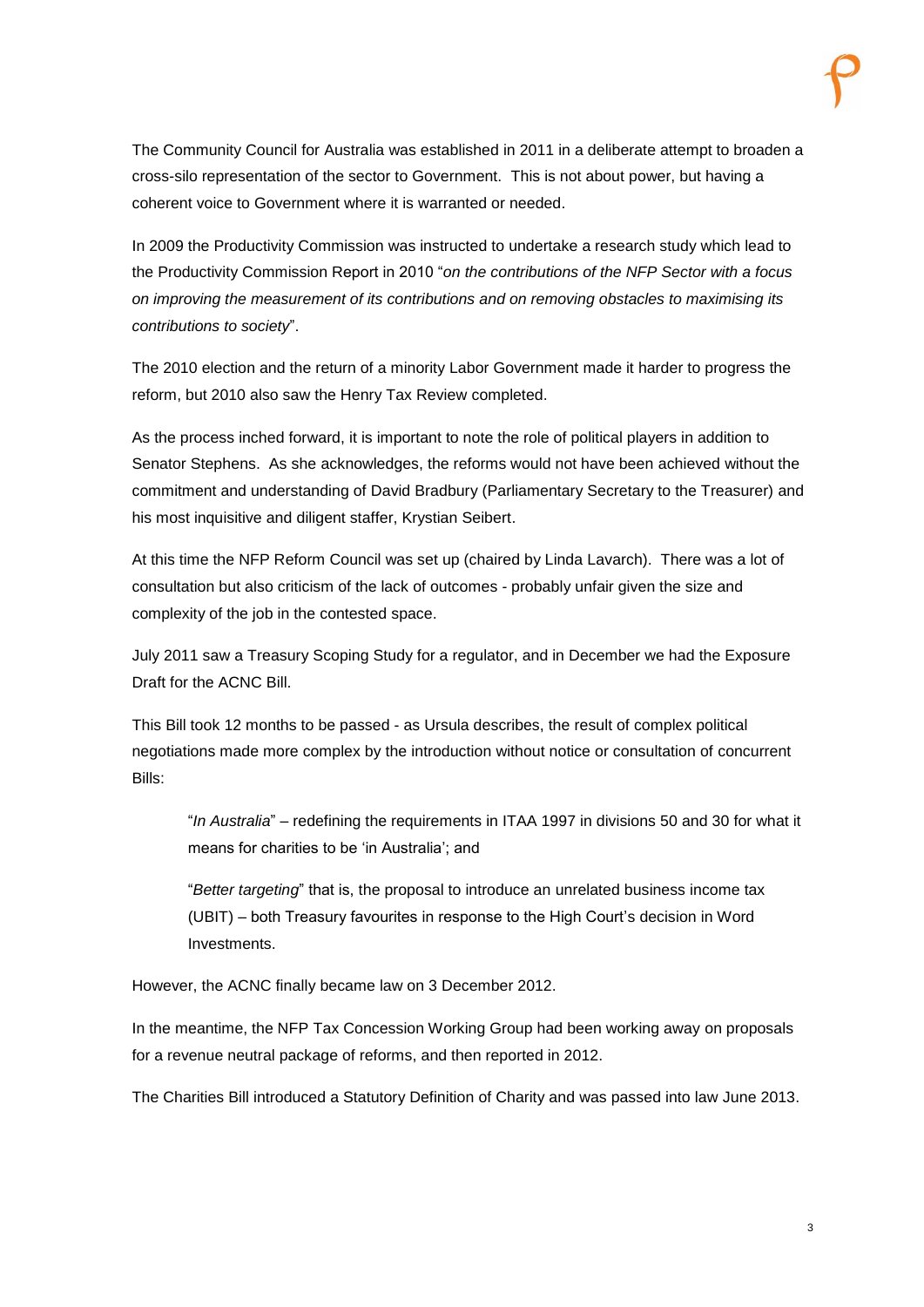Before long, in September 2013 the Federal Election loomed with the announcement of policy of an elected Coalition Government to repeal the Charities legislation. Susan Pascoe tells the story in her chapter of what it was like to attempt BAU while having the guillotine over their heads. The vulnerability to political backtracking with an election promise to dismantle the reforms and with it the ACNC itself was most disappointing and destabilising. Until sector lobbying succeeded in halting the slide - although leaving much of the reform plan unimplemented or incomplete.

A full two years later, two very trying years for everyone in the Sector (not only the ACNC itself), the Senate indicated a Repeal Bill would not be passed and in March 2016 the Government announced it would not proceed with the repeal.

Ursula's lessons from all this?

- (i) How to get and sustain reform a regulator not imposed but "*born of the sector*" and recommended by the Productivity Commission not a political party; and
- (ii) Good reform is worth fighting for.

## **Some Themes**

For those practitioners like myself, who have been involved in the reform process over this time, and see it from the perspective of what change will mean for the charities we serve, we sometimes have a different perspective from both academy and politician.

The charities we serve inhabit 'contested space'. Politicians typically want charities to stay out of politics (and have at best an ambivalent view of advocacy and reform). Business wants charities to stay out of business or pay the same taxes as they do.

Ursula alludes to the parallel changes in a sector not united in its face-to government. We share her frustration. The sector representation was, and I would say, still is, silo-ed and disunited. The silos were apparent: education, international aid, churches, arts and culture, environment, philanthropy, trusts - the list goes on. This was partially addressed in 2011 with the establishment of the CCA.

However, there have certainly been significant achievements. We now know more about the size and economic clout of the sector: the 2010 Productivity Commission Report estimated the sector economic activity was \$43b. The data from AISs (not complete still because of non-reporting of basic religious charities) indicates a sector worth \$130b and counting. The data sets now available for public access and analysis are invaluable tools for public debate over the provisions of goods in Australia by this very significant part of the economy.